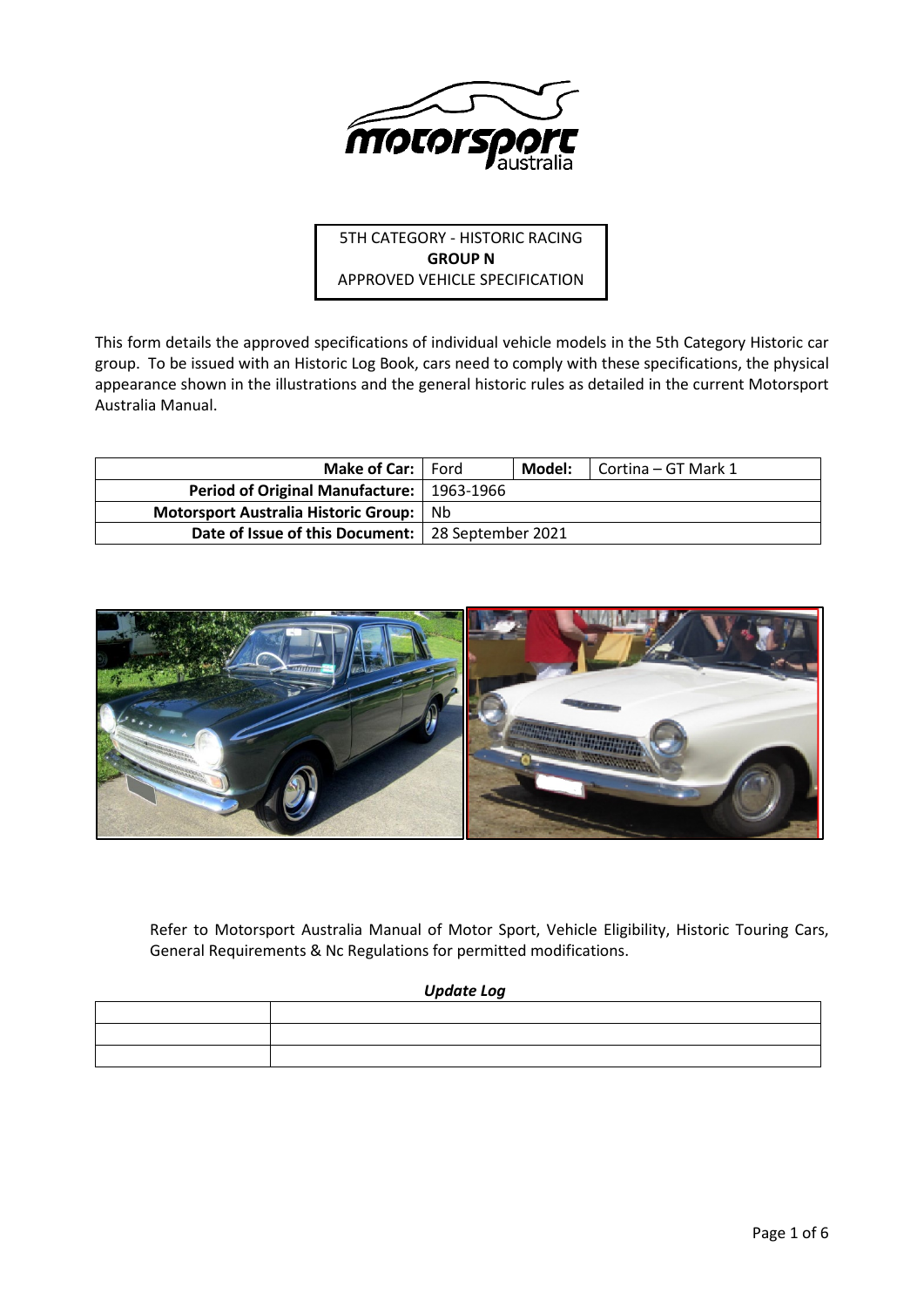| <b>CHASSIS</b>                  |                                                                                                                                                                         |
|---------------------------------|-------------------------------------------------------------------------------------------------------------------------------------------------------------------------|
| <b>Description:</b>             | Uni body, two or four door sedan                                                                                                                                        |
| <b>Period of Manufacture:</b>   | 1963-1966                                                                                                                                                               |
| <b>Manufacturer:</b>            | Ford                                                                                                                                                                    |
| <b>Chassis Number From:</b>     | Body model codes are 27132 (2Dr), 27232 & 27234 (4Dr). Not applicable<br>for "specification only" cars                                                                  |
| <b>Chassis Number location:</b> | Late model vehicles have ID on firewall                                                                                                                                 |
| <b>Material:</b>                | Steel                                                                                                                                                                   |
| <b>Comments</b>                 | The specification sheet relates to both early model (with parking lights<br>separate from grille) and the "Airoflow Ventilation" model introduced in<br>September 1964. |

# *FRONT SUSPENSION*

| <b>Description:</b>           | Independent - by MacPherson Strut with lower arm and sway bar |                                                       |             |    |
|-------------------------------|---------------------------------------------------------------|-------------------------------------------------------|-------------|----|
| <b>Spring Medium:</b>         | Coil                                                          |                                                       |             |    |
| <b>Damper Type:</b>           |                                                               | Telescopic incorporated in strut<br>Adjustable:<br>No |             |    |
| Anti-sway bar:                | Yes                                                           |                                                       | Adjustable: | No |
| <b>Suspension adjustable:</b> | Yes                                                           | Method:                                               | Toe         |    |
| <b>Comments:</b>              | Refer to Appendix A.                                          |                                                       |             |    |

# *REAR SUSPENSION*

| <b>Description:</b>           |                    | Live axle located by leaf springs, and upper trailing arms (early models were<br>without trailing arms). |  |     |
|-------------------------------|--------------------|----------------------------------------------------------------------------------------------------------|--|-----|
| <b>Spring Medium:</b>         | Semi Elliptic Leaf |                                                                                                          |  |     |
| <b>Damper Type:</b>           | Telescopic         |                                                                                                          |  | No  |
| Anti-sway bar:                | No                 |                                                                                                          |  | N/A |
| <b>Suspension adjustable:</b> | No                 | N/A<br>Method:                                                                                           |  |     |
| <b>Comments:</b>              |                    | Refer to Appendix A.                                                                                     |  |     |

# *STEERING*

| Type:           | Recirculating ball                                | <b>Make:</b> | Ford |
|-----------------|---------------------------------------------------|--------------|------|
| <b>Comments</b> | Original form including rod ends must be retained |              |      |

## *BRAKES*

|                               | Front            | Rear                 |  |  |
|-------------------------------|------------------|----------------------|--|--|
| Type:                         | Disc, solid      | Drum                 |  |  |
| <b>Dimensions:</b>            | 12.7 mm x 244 mm | $224 \times 44.5$ mm |  |  |
| <b>Material of drum/disc:</b> | Cast iron        | Cast iron            |  |  |
| No. cylinders/pots per wheel: | Two              | One                  |  |  |
| <b>Actuation:</b>             | Hydraulic        | Hydraulic            |  |  |
| <b>Caliper make:</b>          | Girling          |                      |  |  |
| <b>Caliper type:</b>          | Single Cylinder  |                      |  |  |
| <b>Material:</b>              | Cast iron        |                      |  |  |
| <b>Master cylinder make:</b>  | Girling          |                      |  |  |
| Type:                         | Single           |                      |  |  |
| <b>Adjustable bias:</b>       | <b>None</b>      |                      |  |  |
| <b>Servo Fitted:</b>          | No.              |                      |  |  |
| Comments:                     | None             |                      |  |  |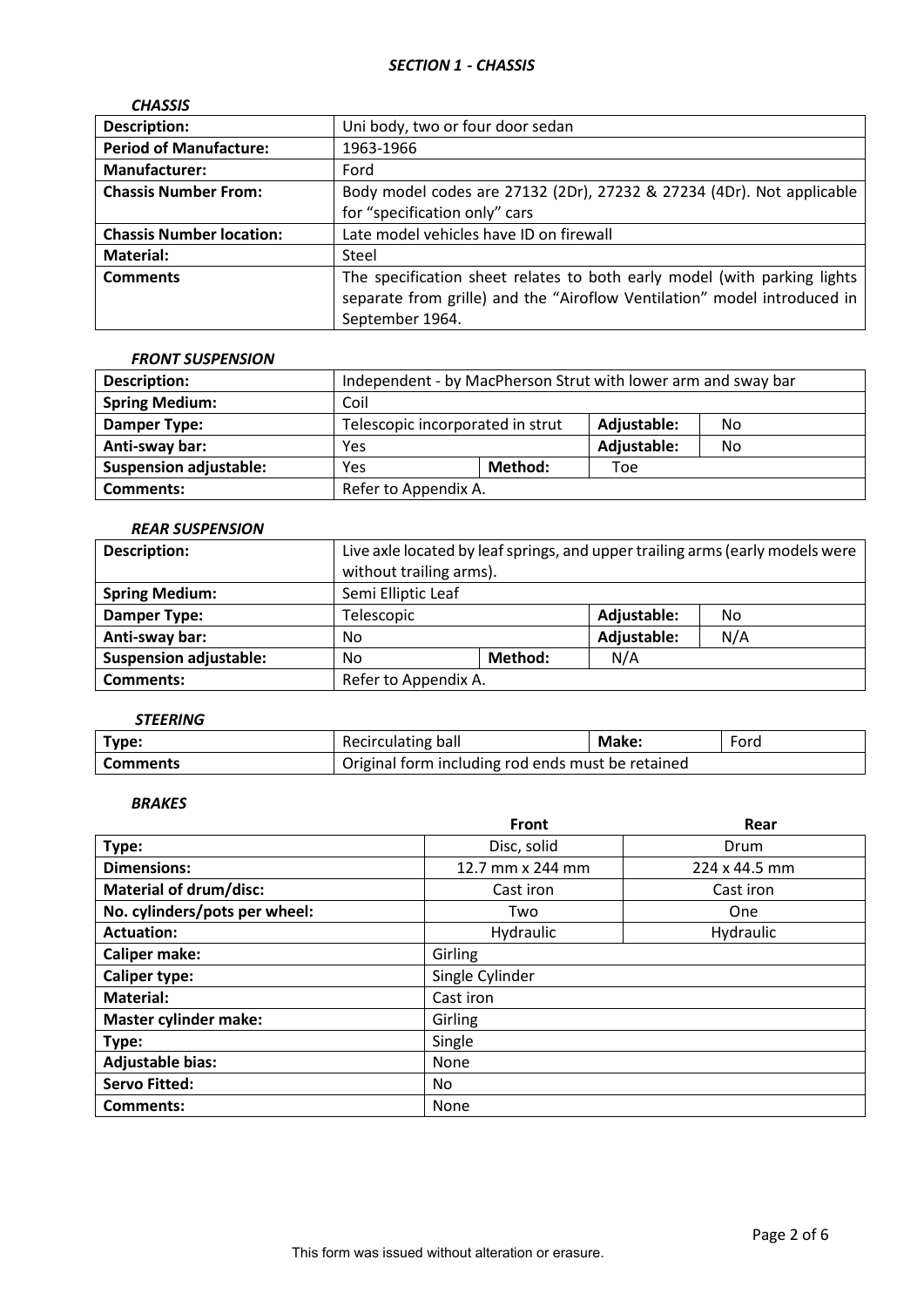| <b>ENGINE</b>                   |                                                                     |                         |          |
|---------------------------------|---------------------------------------------------------------------|-------------------------|----------|
| Make:                           | Ford                                                                |                         |          |
| Model:                          | Pre - cross flow type                                               |                         |          |
| No. cylinders:                  | Four                                                                | <b>Configuration:</b>   | In-line  |
| <b>Cylinder Block-material:</b> | Cast iron                                                           | <b>Two/Four Stroke:</b> | Four     |
| <b>Bore - Original:</b>         | 80.97 mm                                                            | Max allowed:            | 82.47 mm |
| Stroke - original:              | 72.8 mm                                                             | <b>Max allowed:</b>     | 72.8 mm  |
| <b>Capacity - original:</b>     | 1498 cc                                                             | <b>Max allowed:</b>     | 1600 cc  |
| <b>Identifying marks:</b>       | 116E-6015BA, 118E-6015BA                                            |                         |          |
| <b>Cooling method:</b>          | Liquid                                                              |                         |          |
| Comments:                       | Any 7.78" height deck block with the following Engine Casting Block |                         |          |
|                                 | number: 116E-6015BA, 118E-6015BA, 120E-6015, 120E-6015BA, 2731-     |                         |          |
|                                 | 6015BA, 3020-6015BA, 681F-6015BA, 701M-6015BA, as well as new Ford  |                         |          |
|                                 | Motorsport block Part number M-6010-16L.                            |                         |          |

## *CYLINDER HEAD*

| Make:                     | Ford                                 |           |              |          |       |
|---------------------------|--------------------------------------|-----------|--------------|----------|-------|
| No. of valves/cylinder:   | Two                                  | Inlet:    | One          | Exhaust: | One   |
| No. of ports total:       | Eight                                | Inlet:    | Four         | Exhaust: | Four  |
| No. of camshafts:         | One                                  | Location: | <b>Block</b> | Drive:   | Chain |
| <b>Valve actuation:</b>   | <b>Pushrod and Rocker</b>            |           |              |          |       |
| Spark plugs/cylinder:     | One                                  |           |              |          |       |
| <b>Identifying marks:</b> | N/A                                  |           |              |          |       |
| <b>Comments:</b>          | Cylinder head is pre-crossflow type. |           |              |          |       |

## *LUBRICATION*

| Method:              | Wet sump | Oil tank location: | N/A |
|----------------------|----------|--------------------|-----|
| Dry sump pump type:  | N/A      | Location:          | N/A |
| Oil cooler standard: | No       | Location:          | N/A |
| Comments:            | None     |                    |     |

## *IGNITION SYSTEM*

| Type:        | Points, coil and distributor              |
|--------------|-------------------------------------------|
| <b>Make:</b> | Lucas/Autolite                            |
| Comments     | Breakerless electronic ignition permitted |

# *FUEL SYSTEM*

| <b>Carburettor Make:</b>    | Weber | Model: | DCD <sub>22</sub> |
|-----------------------------|-------|--------|-------------------|
| <b>Carburettor Number:</b>  | One   |        |                   |
| Size:                       | 28/36 |        |                   |
| <b>Fuel injection Make:</b> | N/A   | Type:  | N/A               |
| Supercharged:               | No.   | Type:  | N/A               |
| <b>Comments:</b>            | None  |        |                   |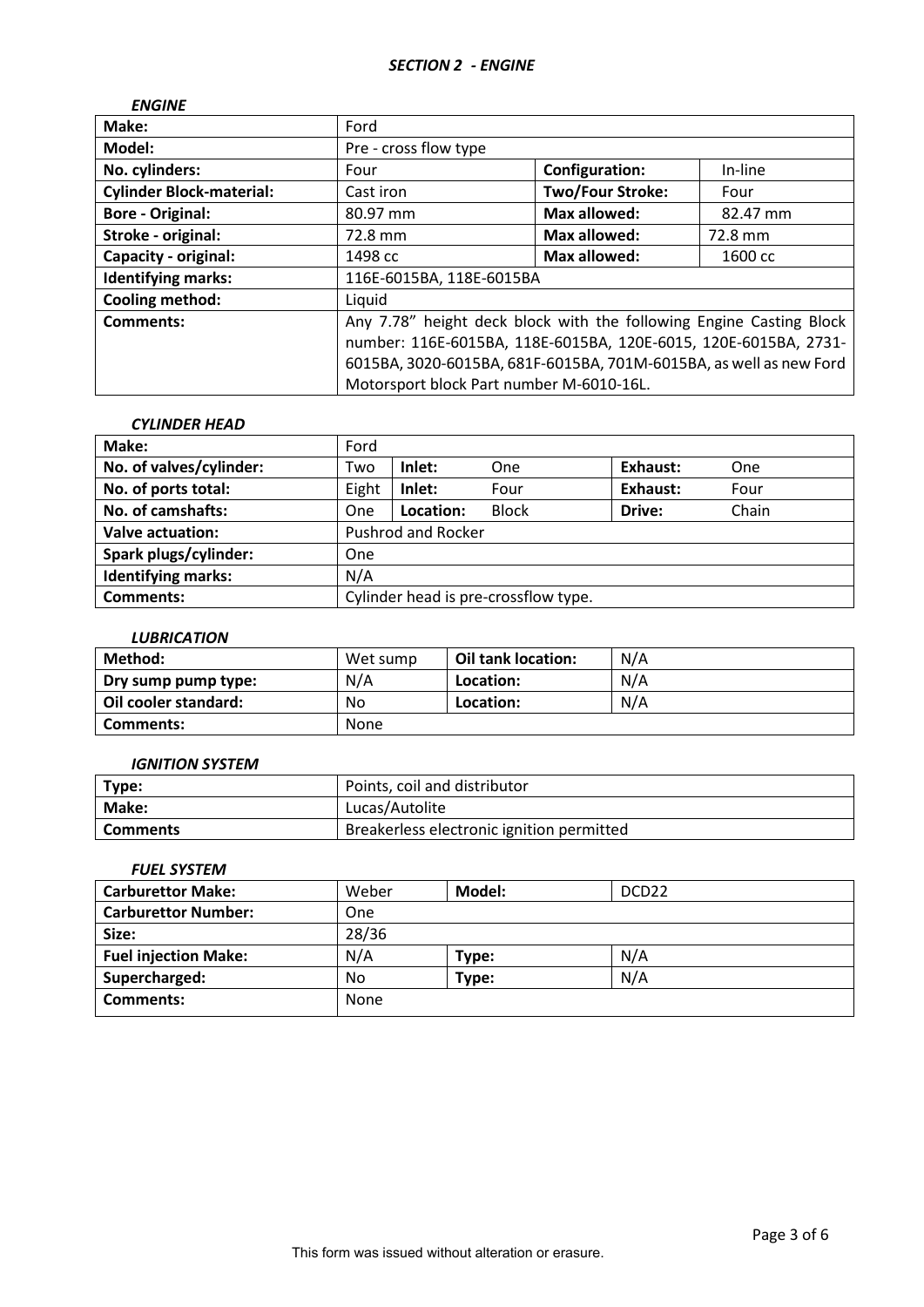## *SECTION 3 - TRANSMISSION*

#### *CLUTCH*

| Make:             | Ford        |
|-------------------|-------------|
| Type:             | Coil spring |
| Diameter:         | 203 mm      |
| No. of Plates:    | One         |
| <b>Actuation:</b> | Hydraulic   |
| <b>Comments:</b>  | None        |

## *TRANSMISSION*

| Type:                                | Synchromesh                                                      |  |  |
|--------------------------------------|------------------------------------------------------------------|--|--|
| Make:                                | Ford – Type 2000E with remote shifter (118E is the stamp number) |  |  |
|                                      | Refer Appendix A                                                 |  |  |
| <b>Gearbox location:</b>             | Behind engine                                                    |  |  |
| No. forward speeds:                  | Four                                                             |  |  |
| <b>Gearchange type and location:</b> | Remote shifter                                                   |  |  |
| Case material:                       | Cast iron                                                        |  |  |
| <b>Identifying marks:</b>            | N/A                                                              |  |  |
| <b>Comments:</b>                     | Aluminium drive line components Homologated for MK 1 Lotus       |  |  |
|                                      | Cortinas are not legal for other models.                         |  |  |

# *FINAL DRIVE*

| Make:              | Ford                                 | Model: | 'English 'Banjo type |  |
|--------------------|--------------------------------------|--------|----------------------|--|
| Type:              | Live rear axle, Semi floating hypoid |        |                      |  |
| <b>Ratios:</b>     | Various                              |        |                      |  |
| Differential type: | <b>Banio</b>                         |        |                      |  |
| <b>Comments:</b>   | None                                 |        |                      |  |

# *TRANSMISSION SHAFTS (EXPOSED)*

| Number:      | One.                                              |
|--------------|---------------------------------------------------|
| Location:    | Gearbox to final drive                            |
| Description: | Tubular and Open tail shaft with twin uni joints. |
| Comments:    | <b>None</b>                                       |

# *WHEELS & TYRES*

| <b>Wheel type - Original:</b>  | Pressed disc              |            | <b>Material - Original:</b> | Steel             |  |
|--------------------------------|---------------------------|------------|-----------------------------|-------------------|--|
| Wheel type - Allowed:          | Steel                     |            | <b>Material - Allowed:</b>  | Steel             |  |
|                                | Alloy (period style)      |            |                             | Alloy             |  |
| <b>Fixture method:</b>         | Studs and nuts            | No. studs: |                             | Four              |  |
| Wheel dia. & rim width         | <b>FRONT</b>              |            |                             | <b>REAR</b>       |  |
| Original:                      | $5'' \times 13''$         |            |                             | $5'' \times 13''$ |  |
| <b>Allowed</b>                 | $6'' \times 13''$         |            | $6'' \times 13''$           |                   |  |
| <b>Tyre Section:</b>           |                           |            |                             |                   |  |
| Allowed:                       | Refer approved tyre list. |            |                             |                   |  |
| <b>Aspect ratio - minimum:</b> | 60% minimum aspect ratio. |            |                             |                   |  |
| <b>Comments:</b>               | None                      |            |                             |                   |  |

-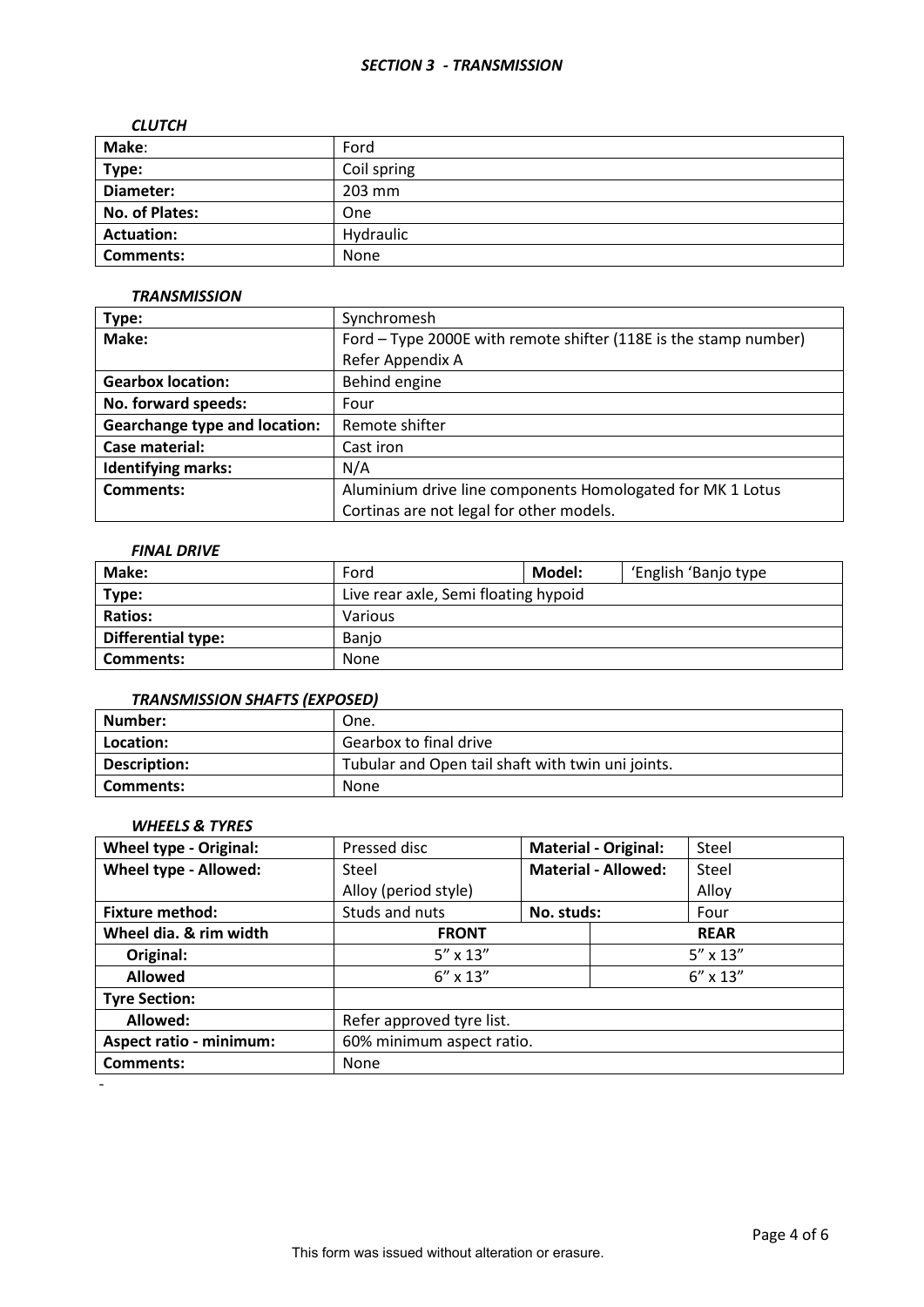### *FUEL SYSTEM*

| <b>Tank Location:</b> | Floor of boot                    | Capacity: | 36.4 litres |
|-----------------------|----------------------------------|-----------|-------------|
| Fuel pump, type:      | Mechanical<br>on engine<br>block | Make:     | Ford        |
| Comments:             | None                             |           |             |

# *ELECTRICAL SYSTEM*

| Voltage:                 | ∸∸         | Alternator fitted: | Alternator or Generator |
|--------------------------|------------|--------------------|-------------------------|
| <b>Battery Location:</b> | Engine bay |                    |                         |
| Comments:                | None       |                    |                         |

## *BODYWORK*

| Type:         | Closed touring | <b>Material:</b> | Steel       |
|---------------|----------------|------------------|-------------|
| No. of seats: | Four           | No. doors:       | Two or four |
| Comments:     | None           |                  |             |

## *DIMENSIONS*

| Track - Front: | 1290 mm plus or minus 25   Rear:        | 1270 mm plus or minus |
|----------------|-----------------------------------------|-----------------------|
|                | mm                                      | 25mm                  |
| Wheelbase:     | 2489 mm plus or minus   Overall length: | 4275 mm               |
|                | 25mm                                    |                       |
| Dry weight:    | 790 kg - 2 door                         |                       |
|                | $818$ kg $-$ 4 door                     |                       |
| Comments:      | <b>None</b>                             |                       |

# *SAFETY EQUIPMENT*

Refer applicable Group Regulations